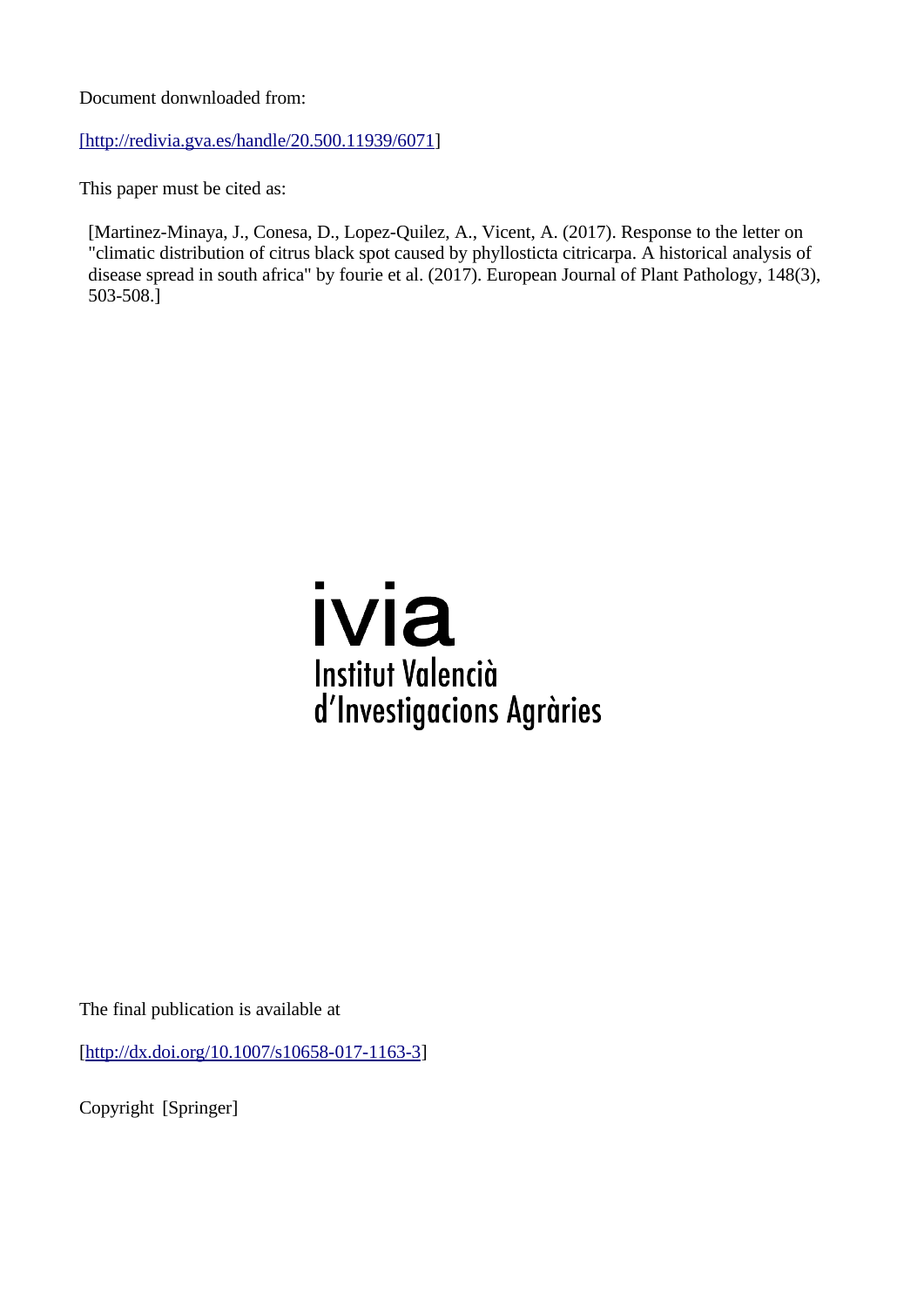**Response to the letter on "Climatic distribution of citrus black spot caused by**  *Phyllosticta citricarpa.* **A historical analysis of disease spread in South Africa" by Fourie et al. (2016)**

Joaquín Martínez-Minaya • David Conesa • Antonio López-Quílez • Antonio Vicent

7 Joaquín Martínez-Minaya • Antonio Vicent ( $\boxtimes$ )

8 Centro de Protección Vegetal y Biotecnología, Instituto Valenciano de Investigaciones

Agrarias (IVIA), Moncada, 46113 Valencia, Spain.

10e-mail avicent@ivia.es

11Tel. (+34) 963424078

12Fax. (+34) 963424001

14 David Conesa · Antonio López-Quílez

15 Departament d'Estadística i Investigació Operativa, Universitat de Valéncia, C/Dr.

16Moliner 50, Burjassot, 46100 Valencia, Spain.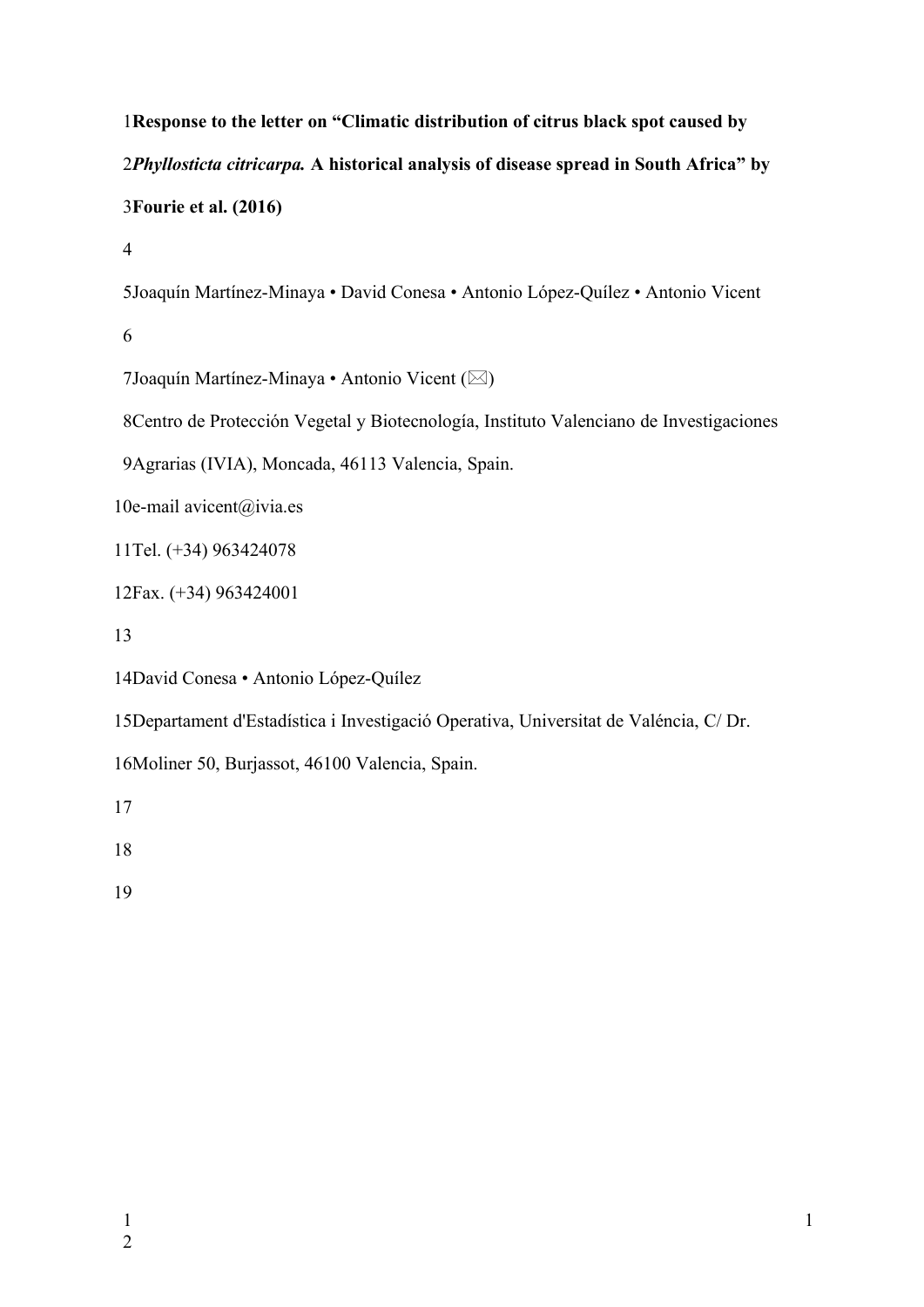**Abstract** In a previous study, Martínez-Minaya et al. (2015) performed an analysis of 20 21 climate distribution of citrus black spot (CBS) in South Africa. It was found that CBS was 22 initially confined to humid areas with summer rainfall, but later spread to arid steppe and 23 even desert climates. A strong spatial autocorrelation of CBS distribution was found. 24 Fourie et al. (2016) take a critical view of our study, but without presenting any analysis of 25 results to refute our findings. Furthermore, Fourie et al. (2016) appear to have 26 misunderstood our work, since many of their criticisms relate to the potential distribution 27 of CBS in Europe, which is beyond the scope of our original study. Fourie et al. (2016) 28 highlight the limitations of climate classifications in species distribution modelling. 29However, this was made explicit in our study, indicating that it was a preparatory work and 30 further advanced modelling studies, including spatial effects, will be needed. Fourie et al. 31(2016) incorrectly assume that we used all of South Africa as the background in the spatial 32autocorrelation analysis. However, only citrus areas were used and a strong spatial 33 autocorrelation was detected at all distances evaluated. Contrary to what Fourie et al. 34(2016) suggest, similar climate distributions of CBS were obtained at 5' and 30' resolution, 35 and also with the national land-cover map of South Africa. The figure comparison 36 presented by Fourie et al. (2016) appearsto ignore the fact that the maps we used were grid 37 cells of  $10 \times 10$  km and not the line polygons they suggest. Therefore, we consider the 38 conclusions from the Martínez-Minaya et al. (2015) remain entirely valid. 39

## **Keywords** *Guignardia citricarpa*, spatial autocorrelation, mapping 40

41

42 Fourie et al. (2016) devote the greater proportion of their letter discussing the potential 43global distribution of citrus black spot (CBS), caused by *Phyllosticta citricarpa* 44 (McAlpine) van der Aa, with a particular emphasis in European citrus-producing regions.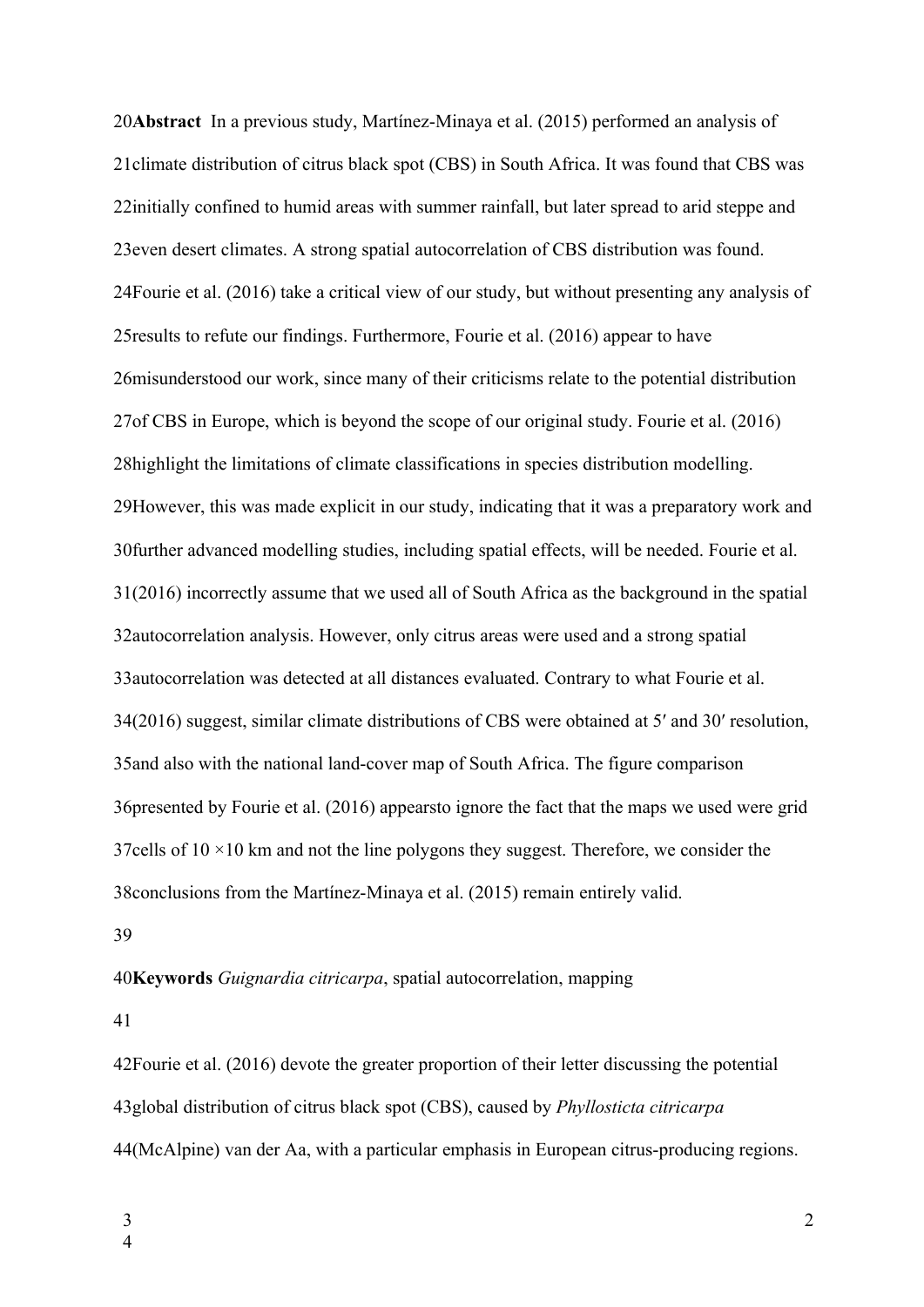45 However, it was clearly stated in the title and the objectives of our study (Martínez-Minaya 46et al., 2015) that it was limited to South Africa. Martínez-Minaya et al. (2015) stated that 47 "maps of the Mediterranean Basin were also obtained to discuss the boundaries and 48 geographic extent of Mediterranean-type climates". However, climatic suitability of the 49Mediterranean Basin for CBS was not analysed nor discussed in our study. Therefore, our 50 response will not address those comments of Fourie et al.  $(2016)$  relating to the potential 51 distribution of CBS in Europe. For a detailed discussion on this interesting topic, we 52 recommend a recent report by EFSA (2016), where our study and others were thoroughly 53assessed by an independent panel of scientists.

We focus our response primarily on the methodological issues raised by Fourie et 55al. (2016), as they might affect the conclusions of Martínez-Minaya et al. (2015). To 56 complement the results obtained by Martínez-Minaya et al. (2015), an additional raster 57 layer was assembled with the map published by Paul (2005) and its subsequent updates 58(Yonow et al. 2013; Anonymous 2014), but including only those grid cells of the class 59 "cultivated commercial permanent orchards" in the 2013-2014 South African national 60land-cover (NLC) dataset (DEA 2015). As in Martínez-Minaya et al. (2015), a resolution 61 of 5' and the coordinate system WGS84 were used with the raster package for R (Hijmans, 2014). 62 54

Fourie et al. (2016) indicate that CBS distribution patterns in South Africa 64 depended on the point of introduction and the movement of infected plant material, which 65we agree is self-evident. Furthermore, Fourie et al. (2016) point out that "*P. citricarpa* has 66had abundant opportunity over many years for range expansion, including the recorded 67 movement of citrus trees from CBS-endemic areas (Powell 1930; Kiely 1948; Ramón-Laca 682003)". Only the reference by Powell (1930) relates to South Africa, and CBS was not 69 mentioned in the publication, as the disease was only reported in South Africa in 1929 63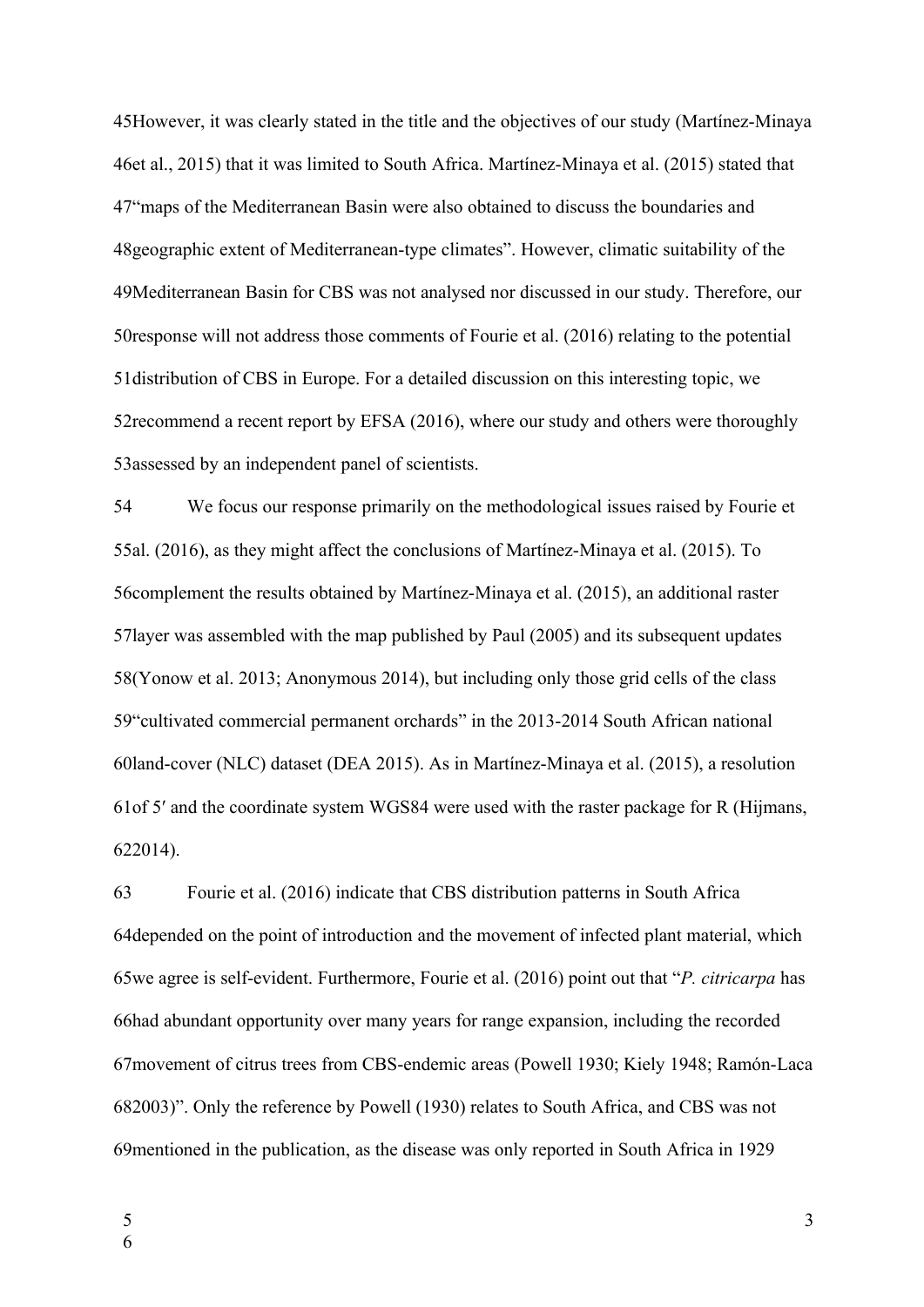70(Doidge 1929). Powell (1930) indicated that citrus was first introduced in the Western 71 Cape in 1654, from where the crop progressively expanded east. Recent phytosanitary 72 regulations in South Africa still consider the Western Cape to be a CBS-free area, whereas 73 most citrus regions in the east are CBS-affected (Anonymous 2014). Therefore, Powell 74(1930) cannot be considered by any means as a valid reference for the movement of citrus 75trees from CBS-endemic areas in South Africa. As indicated by Martínez-Minaya et al. 76(2015), "the movement of citrus material in South Africa was not regulated until 1984, but 77 quantitative trade data among provinces was not found". Fourie et al. (2016) do not 78 provide any additional data or reference on this subject.

Fourie et al. (2016) indicate that the use of climate classifications is the most 80 simplistic of all the species distribution models available, and so the biological relevance 81 of climate zones should be carefully considered. We were fully aware of this point, as 82EFSA (2014) already indicated that global climate zones are based on factors and 83thresholds that are broad and not necessarily representative of those that are critical for the 84 pathogen and its host. This point was stated explicitly by Martínez-Minaya et al. (2015) in 85the objectives: "This preparatory work was part of a larger modelling project where the 86 potential geographical range of CBS will be estimated based on relevant environmental 87 variables and spatial effects", and in the conclusions: "Further modelling studies should 88integrate the relative contribution of environmental variables together with the spatial 89 structure of the data to better estimate the potential geographical range of CBS". Fourie et 90al. (2016) do not acknowledge these statements in their letter. 79

Martínez-Minaya et al. (2015) indicated that "A map of the CBS distribution in 92 Australia was also available (Paul 2005), but without details and resolution of the original 93 data, so it was not considered in the present study". However, Fourie et al. (2016) criticize 94 our study for not considering CBS data from Australia and claim that both CBS 91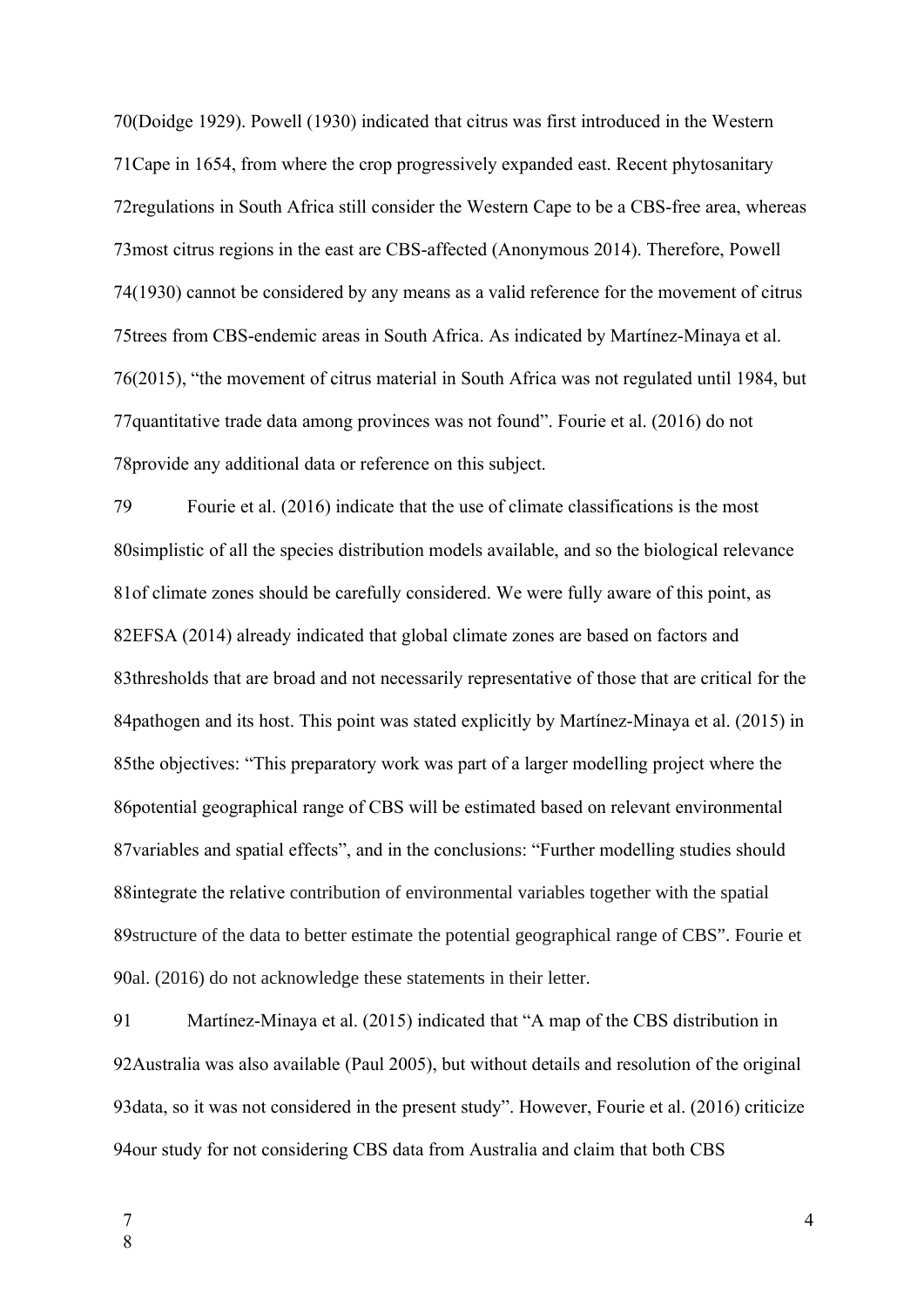95 distribution maps, Australia and South Africa, had a similar level of detail. For South 96 Africa, Paul (2005) indicated that "areas of CBS presence and absence in commercial 97 orchards and backyard trees were mapped by six field specialists with extensive knowledge 98 of the disease onto a map of South Africa at a scale  $1:10^6$  ( $2 \times 2$  m). Disease presence 99 records  $(...)$  were transcribed to a 29.7  $\times$  45 cm map and scanned. Data on CBS 100 distribution were confirmed by 200 citrus growers and researchers from South Africa at a 101 citrus meeting in 2002". However, for Australia, Paul (2005) only indicated that 102 'Information on the presence of CBS in Australia was obtained from the Australian Plant 103Pest Database" and "A map of the known occurrence of CBS in Australia was drawn up 104 from these data". Hence, the paucity of details in Paul (2005) on the original data from 105 Australia when compared with those from South Africa is self-evident.

With regard to our analysis of spatial autocorrelation of CBS distribution in South 107Africa, Fourie et al. (2016) point out that "Martínez-Minaya et al. (2015) used all of South 108 Africa as the background for the analysis (...) Had Martínez-Minaya et al. (2015) used 109 citrus production regions as the background for the autocorrelation analysis, the apparent 110 levels of spatial autocorrelation can be expected to decrease significantly". Fourie et al.  $111(2016)$  make these serious assertions without presenting any analysis of spatial 112autocorrelation of the data. Furthermore, it is an incorrect assumption of Fourie et al. 113(2016) that we used all of South Africa as the background. Moran's I and Geary's C 114 analyses were performed with the 2014 dataset considering only grid cells in citrus areas, 115 assigning a value of 0 for CBS absence and 1 for CBS presence or low prevalence. Indeed, 116Moran's I and Geary's C were not calculated for the 1950 dataset because only CBS 117 presence, and not CBS absence, was available for that year. 106

In addition to the Moran's I and Geary's C calculated with contiguity-based 119 neighbours by Martínez-Minaya et al. (2015), we present all the values for these indices at 118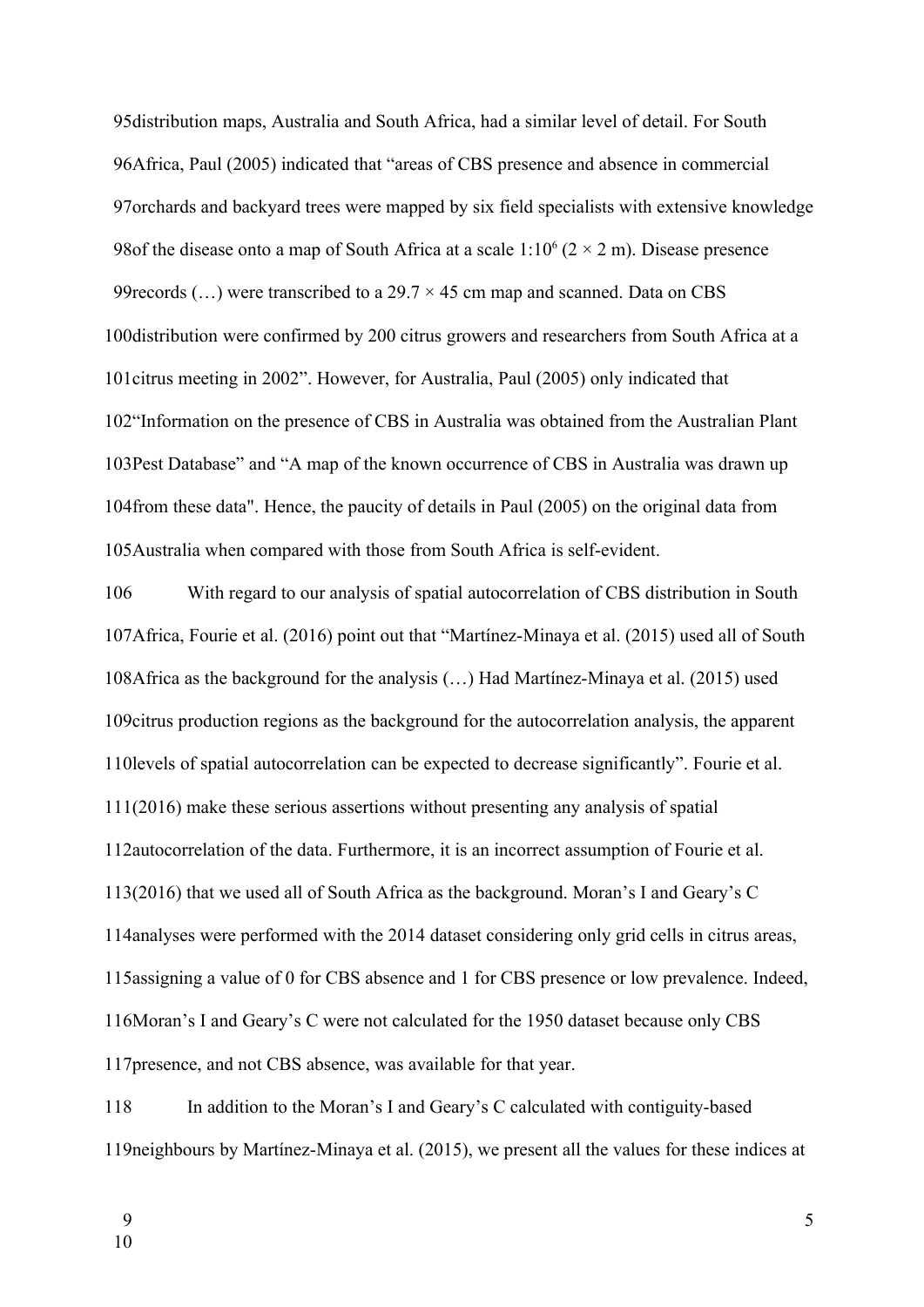120 increasing distances (Fig. 1). The presence of strong spatial autocorrelation in the current 121CBS distribution data in citrus areas in South Africa was evident in both, the dataset used 122by Martínez-Minaya et al. (2015) and the one assembled based on the NLC map. As 123 pointed out by Martínez-Minaya et al. (2015), further modelling efforts should consider not 124 only environmental variables, but also the spatial dependence of CBS distribution data in 125 South Africa. Ignoring this dependence may lead to inaccurate model parameterization and 126inadequate quantification of uncertainty (Banerjee et al. 2015).

In Martínez-Minaya et al. (2015), a raster layer of CBS distribution in South Africa 128was generated from the map published by Paul (2005) and its subsequent updates (Yonow 129et al. 2013; Anonymous 2014). As indicated in the Material and Methods of Martínez-130Minaya et al. (2015), and also noted in the acknowledgments, all data were georeferenced 131to the coordinate system WGS84 by a mapping specialist. In their letter, Fourie et al.  $132(2016)$  point out that CBS distribution maps in Paul et al.  $(2005)$  are adequate for 133 modelling at 30' scale, but not at a 5' scale used in our study. Martínez-Minaya et al. 134(2015) stated that "similar results (not shown for the sake of simplicity) were obtained with 135the 30' resolution". To demonstrate this, we now present the proportion of grid cells 136 according to CBS status by Köppen-Geiger climate types (Köppen 1936) at both the 30' 137 and 5' resolution obtained by Martínez-Minaya et al. (2015) (Fig. 2). As previously 138 indicated and as can now be seen, similar results were obtained at both scales. 139Furthermore, comparable results were derived from the dataset assembled using the NLC 140map at 5' resolution, where only grid cells with "cultivated commercial permanent 141 orchards" were considered (Fig. 2c). In this dataset, no commercial citrus areas were 142located under the arid cold desert (BWk) climate, which were indeed considered as CBS-143 free by Martínez-Minaya et al. (2015). 127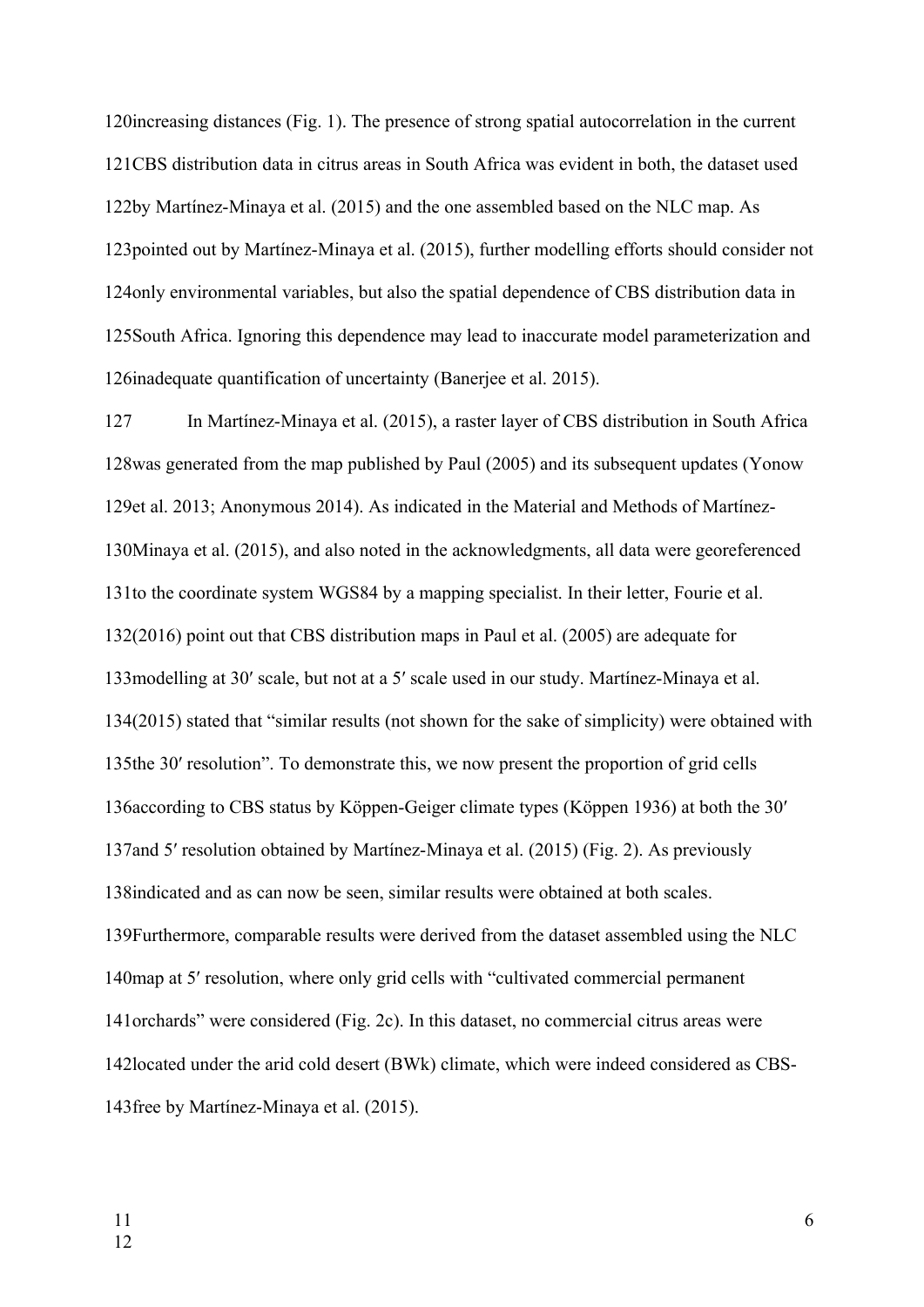Fourie et al. (2016) plot side by side Fig. 1d of Martínez-Minaya et al. (2015) and 145 Fig. 1a of Yonow et al. (2013), stating that "polygons depicting CBS distribution were 146 clearly coarser that those of Yonow et al. (2013)". Although Martínez-Minaya et al. (2015) 147 made it explicit in Material and Methods, Fourie et al. (2016) apparently misunderstood 148that our maps were in fact grid cells and not line polygons as in Yonow et al. (2013). Each 149 grid cell represented a 5' square of about  $10 \times 10$  km, which was evident from the scale bars 150in both Fig. 1 and Fig. 2 of Martínez-Minaya et al. (2015). Values of CBS status and 151 environmental variables were for the grid centroids, always contained within the polygons 152of the map published by Paul  $(2005)$  and its subsequent updates (Yonow et al. 2013; 153Anonymous 2014). Fourie et al. (2016) persist in this misapprehension stating that "CBS-154 present polygons also extended into neighbouring countries and even into the ocean". 155 Again, it should be noted that grid cells and not polygons were represented by Martínez-156Minaya et al. (2015). Moreover, the WorldClim database includes only land areas and not 157 oceans (Hijmans et al. 2005). Also, as clearly indicated in Martínez-Minaya et al. (2015), 158 our study was limited to South Africa. For more in-depth information on this point, the 159 functions 'getData' and 'crop' in the raster package for R as used in our study should be 160examined (Hijmans, 2014). 144

Fourie et al. (2016) state that "it is clear that CBS occurs in the BSh climate zone in 162 South Africa, and is essentially absent from BSk climates". Again, Fourie et al. (2016) 163 make this strong assertion without presenting any analysis of the data. Presence of CBS 164 under the cold arid steppe climate (BSk) was obtained by Martínez-Minaya et al. (2015) at 1655' and 30' resolutions, as well as here with the dataset assembled using the NLC map (Fig. 2). Fourie et al. (2016) focus more directly on the BSk climate, but they appear to overlook 166 167 that the hot arid steppe climate (BSh), which is the predominant climate under which CBS 168 is becoming established in South Africa (Fig. 2), is also a climate type occurring in 161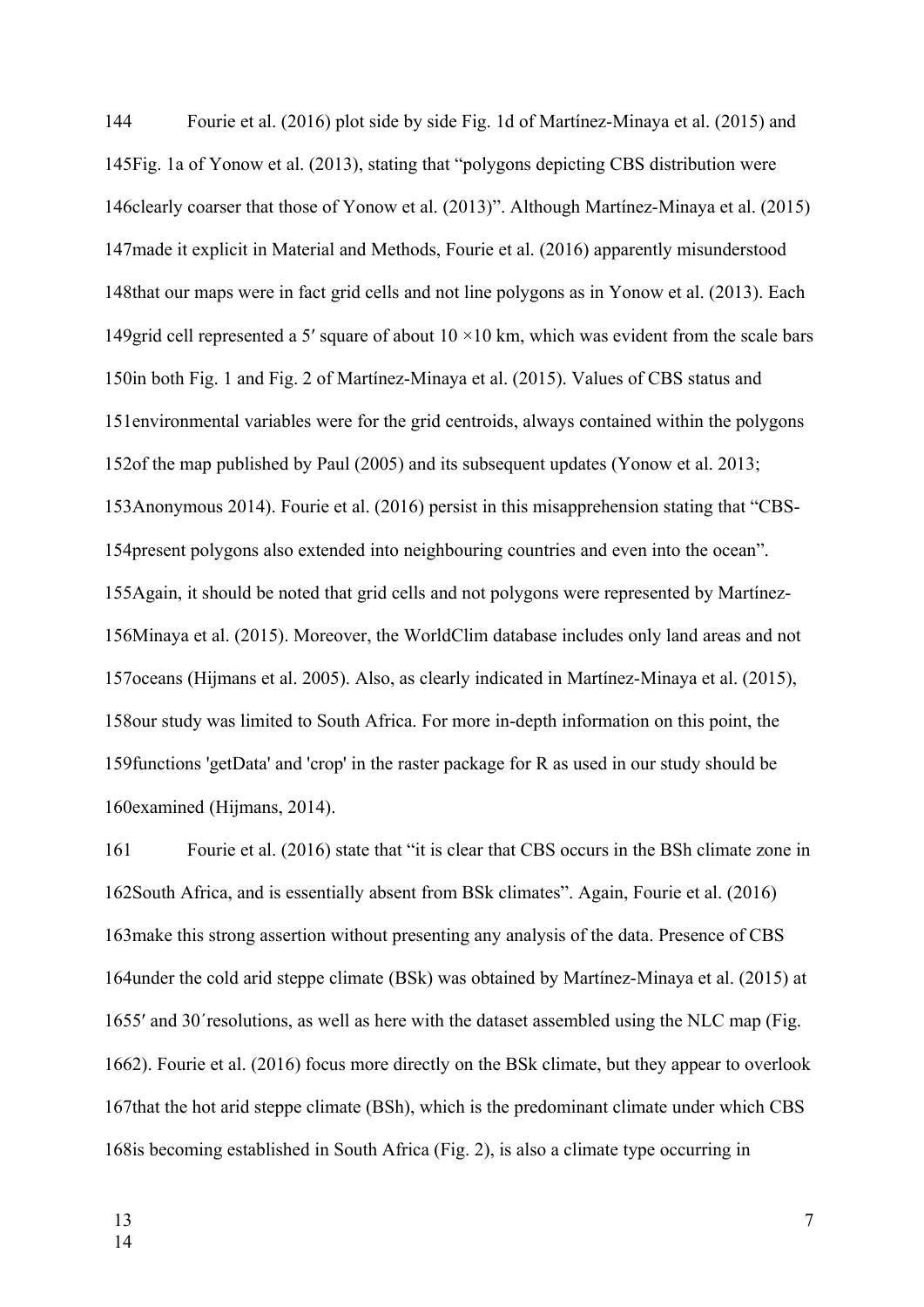169 important citrus-producing areas in the Mediterranean Basin (Fig. 3a of Martínez-Minaya 170et al. (2015)).

From a biogeographical perspective, it is more remarkable that *P. citricarpa* thrives 172 under the hot arid desert climate (BWh) found in parts of South Africa (2.3% of grid cells), 173 although Fourie et al. (2016) made no comments on this fact. The arid desert areas where 174CBS is present in South Africa are located in northern Limpopo province (Fig. 2a of 175Martínez-Minaya et al. (2015)), as clearly specified by phytosanitary regulations "The 176Limpopo province, towns of Musina and Soutpansberg - north of the 22° 50'S or west of 17729° 20′ E" (Anonymous 2014). These areas have low pest (disease) prevalence for CBS 178(Anonymous 2014), so they are subject to effective surveillance, control or eradication 179 measures (IPPC 2005; 2007). The presence of CBS in desert areas demonstrates that *P*. 180*citricarpa* is able to complete its disease cycle under arid conditions typical of the BWh 181 climate classification. Indeed, with the dataset assembled using the NLC map, annual 182 rainfall as low as 340 mm was recorded in areas were CBS is endemic, similar to the 183 values reported by Martínez-Minaya et al. (2015). 171

The incorrect assumptions made by Fourie et al. (2016) in respect to our methods, 185 their apparent misinterpretations of our results, and taking into account the additional 186 evidence we present here we consider that the conclusions of Martínez-Minaya et al. 187(2015) are indeed correct, valid, and stand, further demonstrating the facts that: i) CBS in 188 South Africa has expanded from its original geographic range in summer rainfall areas to 189adjacent, more arid regions; ii) the results contradict statements indicating that CBS occurs 190 exclusively in climates with summer rainfall (Fourie et al. 2016; Graham et al. 2014; Kotzé 1912000); and iii) further modelling studies are required to integrate the relative contribution 192of environmental variables and the spatial structure of the data. 184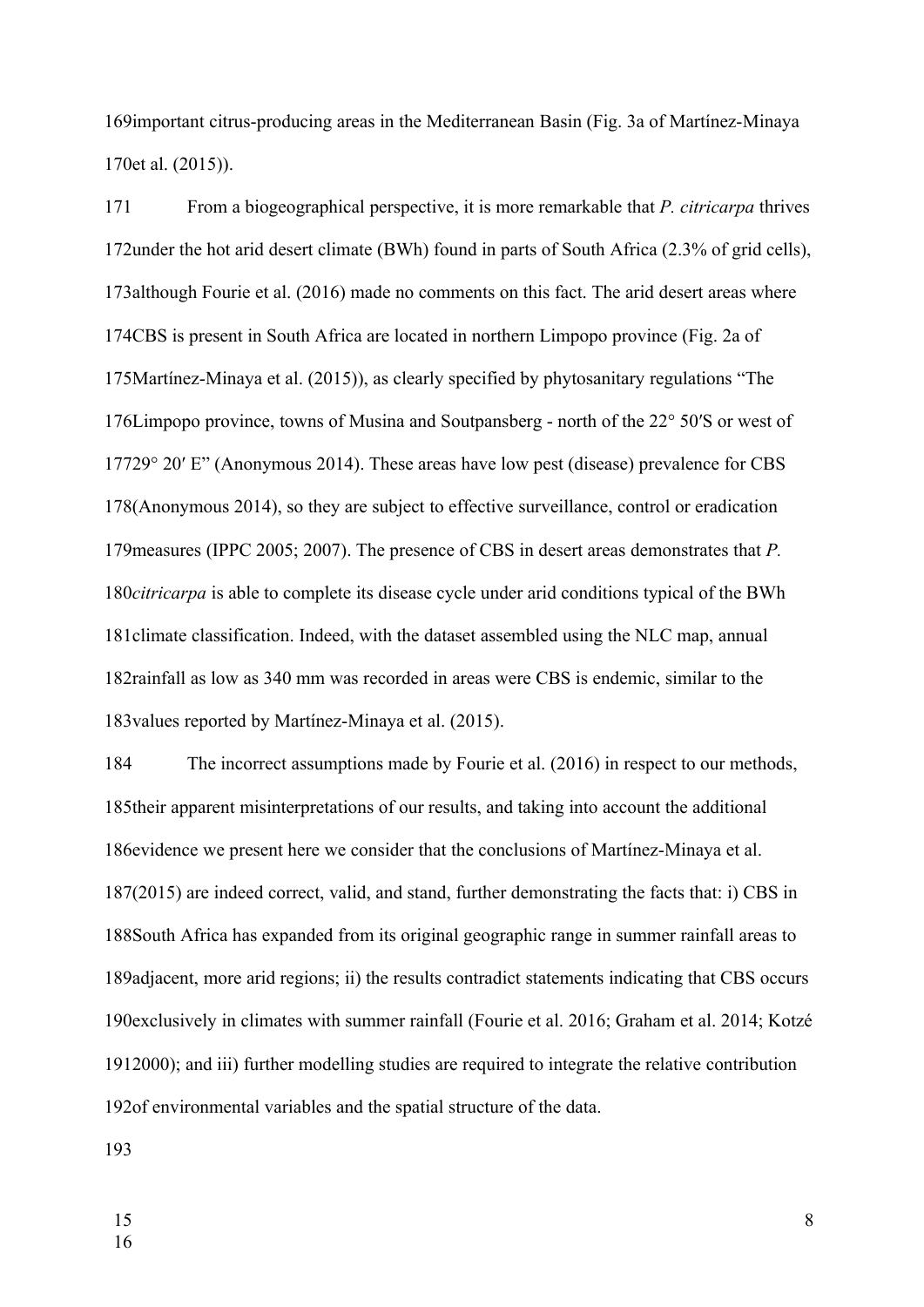## 194References

195

- 196Anonymous (2014). R.442 Agricultural pest act, 1983 (Act 36 of 1983). Control measures: Amendment. *Government Gazette, 37702*, 4-11. 197
- 198Banerjee, S., Carlin, B. P., & Gelfand, A. E. (2015). *Hierarchical modeling and analysis*
- *for spatial data. 2nd ed. Monographs on Statistics and Applied Probability 135*. Boca 199

Raton: CRC Press. 200

201DEA, Department of Environmental Affairs South Africa (2015) South African national

land-cover dataset 2013-2014, Geoterraimage. [http://egis.environment.gov.za](http://egis.environment.gov.za/), 202

accessed on 8 February 2016. 203

204Doidge, E. M. (1929). Some diseases of citrus prevalent in South Africa. *South African* 

*Journal of Science, 26*, 320-325. 205

206EFSA, European Food Safety Authority. (2014). Scientific opinion on the risk of

*Phyllosticta citricarpa* (*Guignardia citricarpa*) for the EU territory with 207

identification and evaluation of risk reduction options. *EFSA Journal, 12*, 3557. 208

209EFSA, European Food Safety Authority. (2016). Evaluation of new scientific information

on *Phyllosticta citricarpa* in relation to the EFSA PLH Panel (2014) Scientific 210

Opinion on the plant health risk to the EU. *EFSA Journal, 14*, 4513. 211

212Fourie, P. H., Schutte, G. C., Carstens, E., Hattingh, V., Paul, I., Magarey, R. D., Gottwald,

T. R., Yonow, T., & Kriticos, D. J. (2016). Scientific critique of the paper "Climatic 213

distribution of citrus black spot caused by *Phyllosticta citricarpa*. A historical 214

analysis of disease spread in South Africa" by Martínez-Minaya et al. (2015). 215

*European Journal of Plant Pathology,* DOI 10.1007/s10658-016-1056-x. 216

217Graham, J. H., Gottwald, T. R., Timmer, L. W., Bergamin Filho, A., Van den Bosch, F.,

Irey, M. S., Taylor, E., Magarey, R. D., & Takeuchi, Y. (2014). Response to 218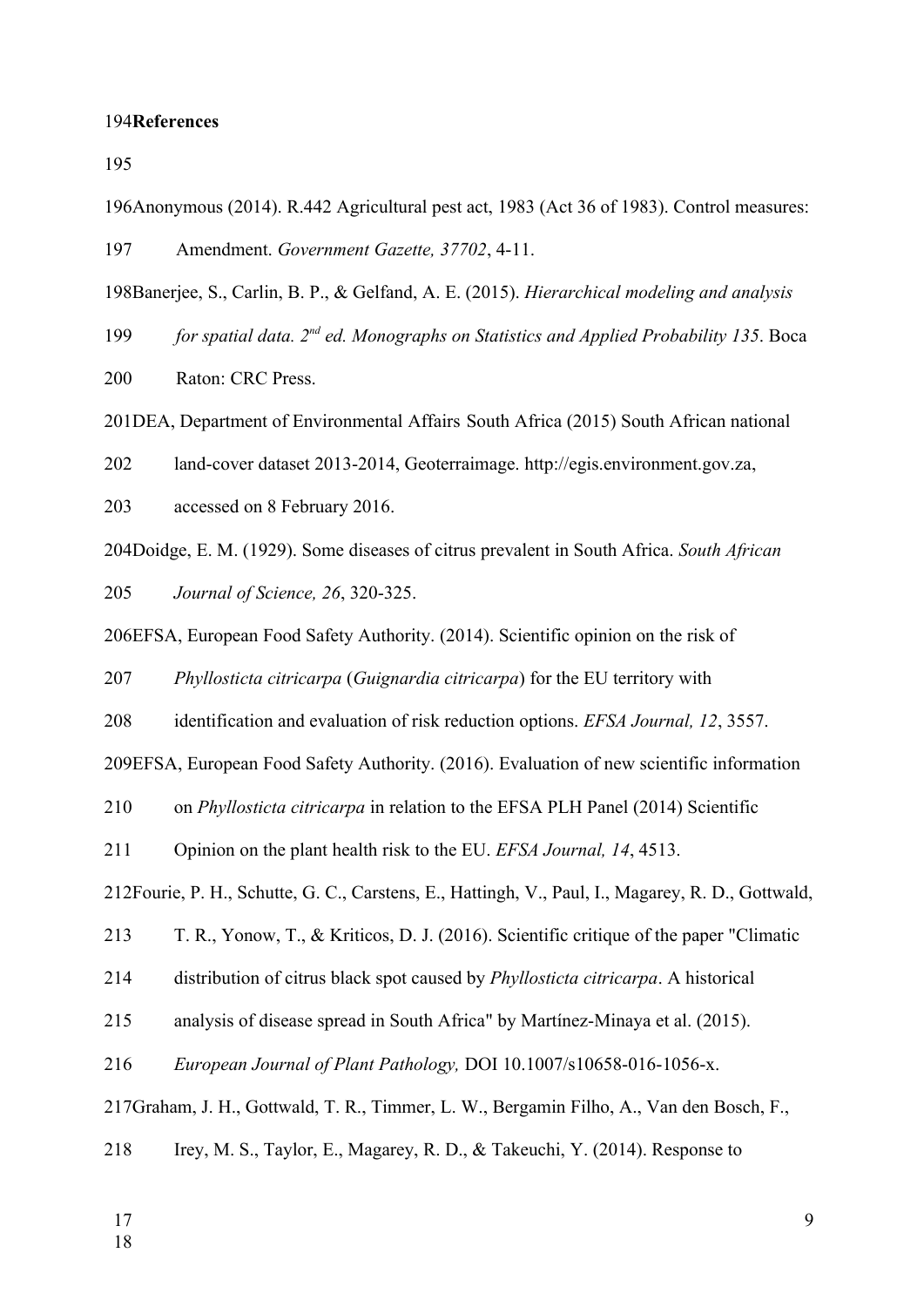"Potential distribution of citrus black spot in the United States based on climatic 219

conditions", Er et al. 2013. *European Journal of Plant Pathology, 139*, 231-234. 220

221Hijmans, R. J. (2014). raster: geographic data analysis and modeling. R package version

2.2-31. http://CRAN.R-project.org/package=raster. 222

223Hijmans, R. J., Cameron, S. E., Parra, J. L., Jones, P. G., & Jarvis, A. (2005). Very high

resolution interpolated climate surfaces for global land areas. *International Journal*  224

*of Climatology, 25*, 1965-1978. 225

226IPPC, International Plant Protection Convention. (2005). *Requirements for the* 

*establishment of areas of low pest prevalence. International Standards for*  227

*Phytosanitary Measures, ISPM 22*. Rome: IPPC. 228

229IPPC, International Plant Protection Convention. (2007). *Recognition of pest free areas* 

*and areas of low pest prevalence. International Standards for Phytosanitary*  230

*Measures, ISPM 29*, Rome: IPPC. 231

232Kiely, T. B. (1948). Preliminary studies on *Guignardia citricarpa*, n. sp.: The ascigenous

stage of *Phoma citricarpa* McAlp. and its relation to black spot of citrus. 233

*Proceedings of the Linnean Society of New South Wales, 68*, 249-292. 234

235Köppen, W. (1936). Das geographisca system der klimate. In W. Köppen, & G. Geiger

(Eds.), *Handbuch der klimatologie* (pp. 44). Berlin: Gebrüder Borntraeger. 236

237Kotzé, J. M. (2000). Black spot. In L. W. Timmer, S. M. Garnsey, & J. H. Graham (Eds.),

Compendium of citrus diseases  $2^{nd}$  ed. (pp. 10-12). St. Paul, MN: APS Press. 238

239 Martínez-Minaya, J., Conesa, D., López-Quílez, A., & Vicent, A. (2015). Climatic

distribution of citrus black spot caused by *Phyllosticta citricarpa* A historical 240

analysis of disease spread in South Africa. *European Journal of Plant Pathology,*  241

*143*, 69-83. 242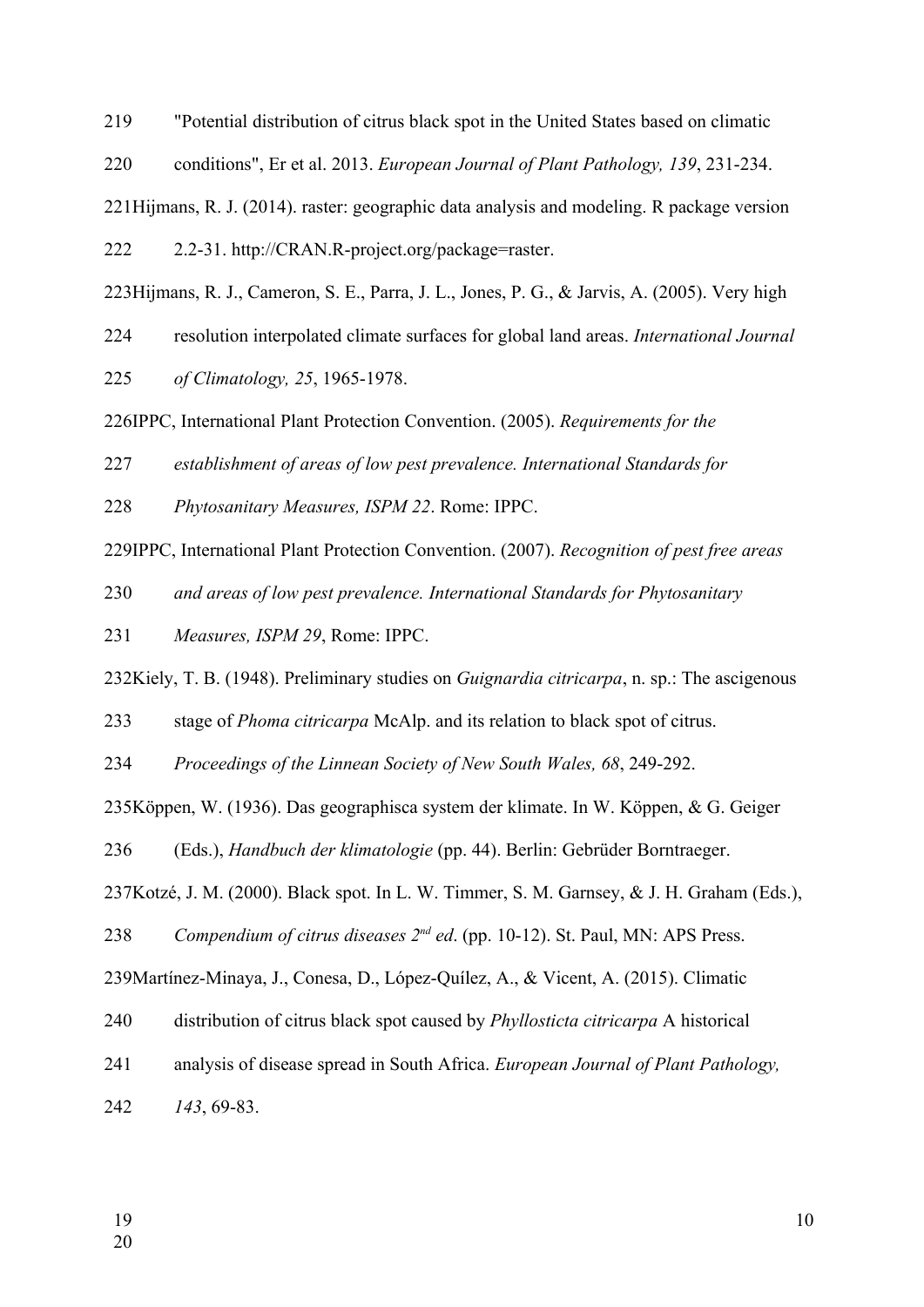243Paul, I. (2005). Modelling the distribution of citrus black spot caused by Guignardia

*citricarpa Kiely*. Ph. D. Thesis. Pretoria: University of Pretoria. 244

245 Paul, I., van Jaarsveld, A. S., Korsten, L., & Hattingh, V. (2005). The potential global

geographical distribution of citrus black spot caused by *Guignardia citricarpa* Kiely: 246

- likelihood of disease establishment in the European Union. *Crop Protection, 24*, 297- 247
- 308. 248

249Powell, H. C. (1930). *The culture of the orange and allied fruits*. *South African* 

*agricultural series No. 8*. Johannesburg: Central News Agency. 250

251 Ramón-Laca, L. (2003). The introduction of cultivated citrus to Europe via Northern

Africa and the Iberian Peninsula. *Economic Botany, 57*, 502-514. 252

253Yonow, T., Hattingh, V., & de Villiers, M. (2013). CLIMEX modelling of the potential

global distribution of the citrus black spot disease caused by *Guignardia citricarpa* 254

and the risk posed to Europe. *Crop Protection, 44*, 18-28. 255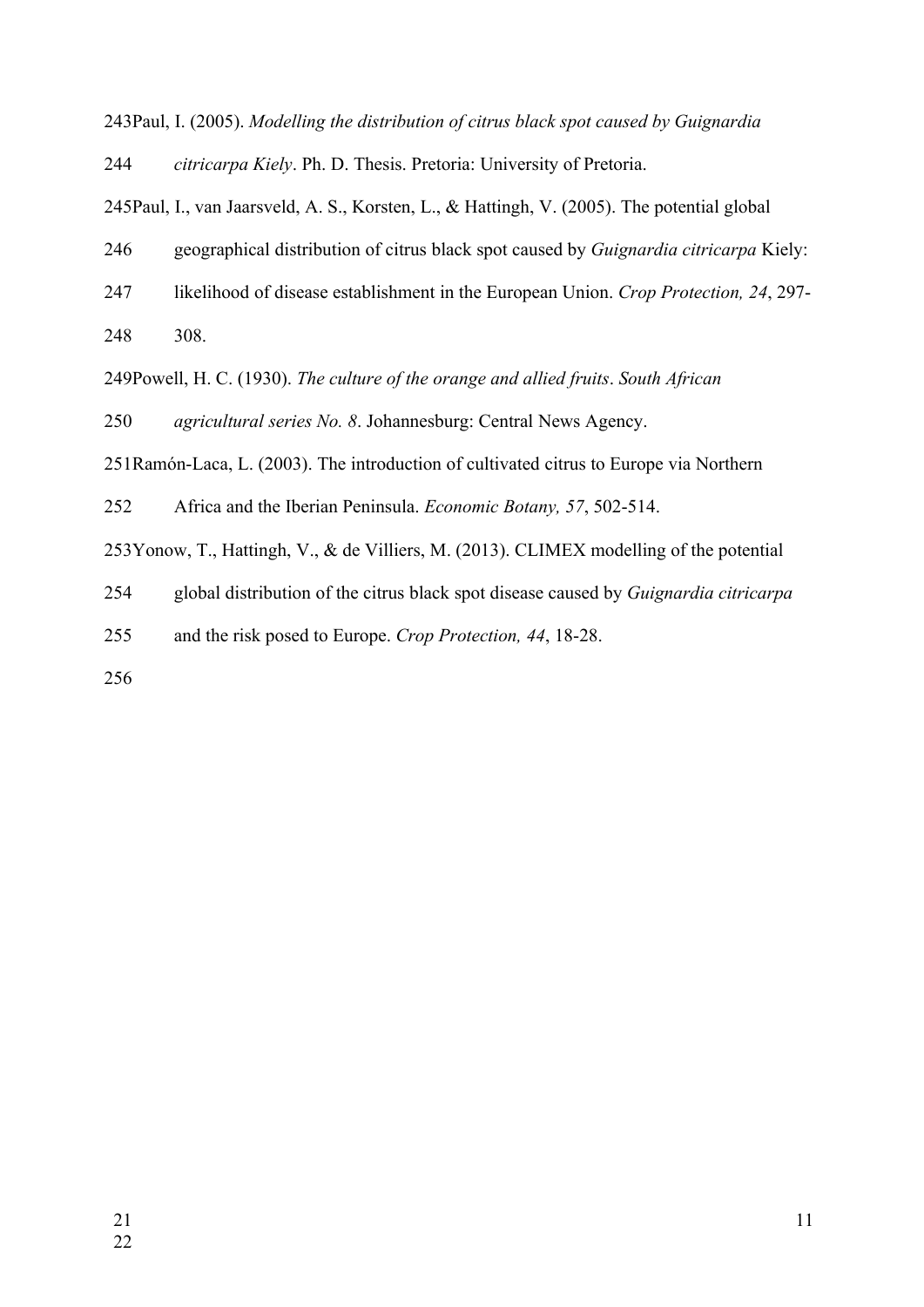257 Fig. 1 Moran's I and Geary's C values at increasing distances. The blue lines represent the dataset used by Martínez-Minaya et al. (2015) from Paul (2005) and its subsequent updates (Yonow et al. 2013; Anonymous 2014). The red lines represent the same dataset but including only grid cells of the class "cultivated commercial permanent orchards" from the 2013-2014 South African national land-cover map (DEA 2015). **Fig. 2** Köppen-Geiger climate types and citrus-growing areas in relation to the distribution 263 of citrus black spot (CBS) caused by *Phyllosticta citricarpa* in South Africa. The dataset used by Martínez-Minaya et al. (2015) from Paul (2005) and its subsequent updates (Yonow et al. 2013; Anonymous 2014) shown at 30′ **(a)** and 5′ **(b)** resolution, and (**c)** the same dataset at 5′ resolution but including only grid cells of the class "cultivated commercial permanent orchards" in the 2013-2014 South African national land-cover map (DEA 2015). 258 259 260 261 262 264 265 266 267 268 269 270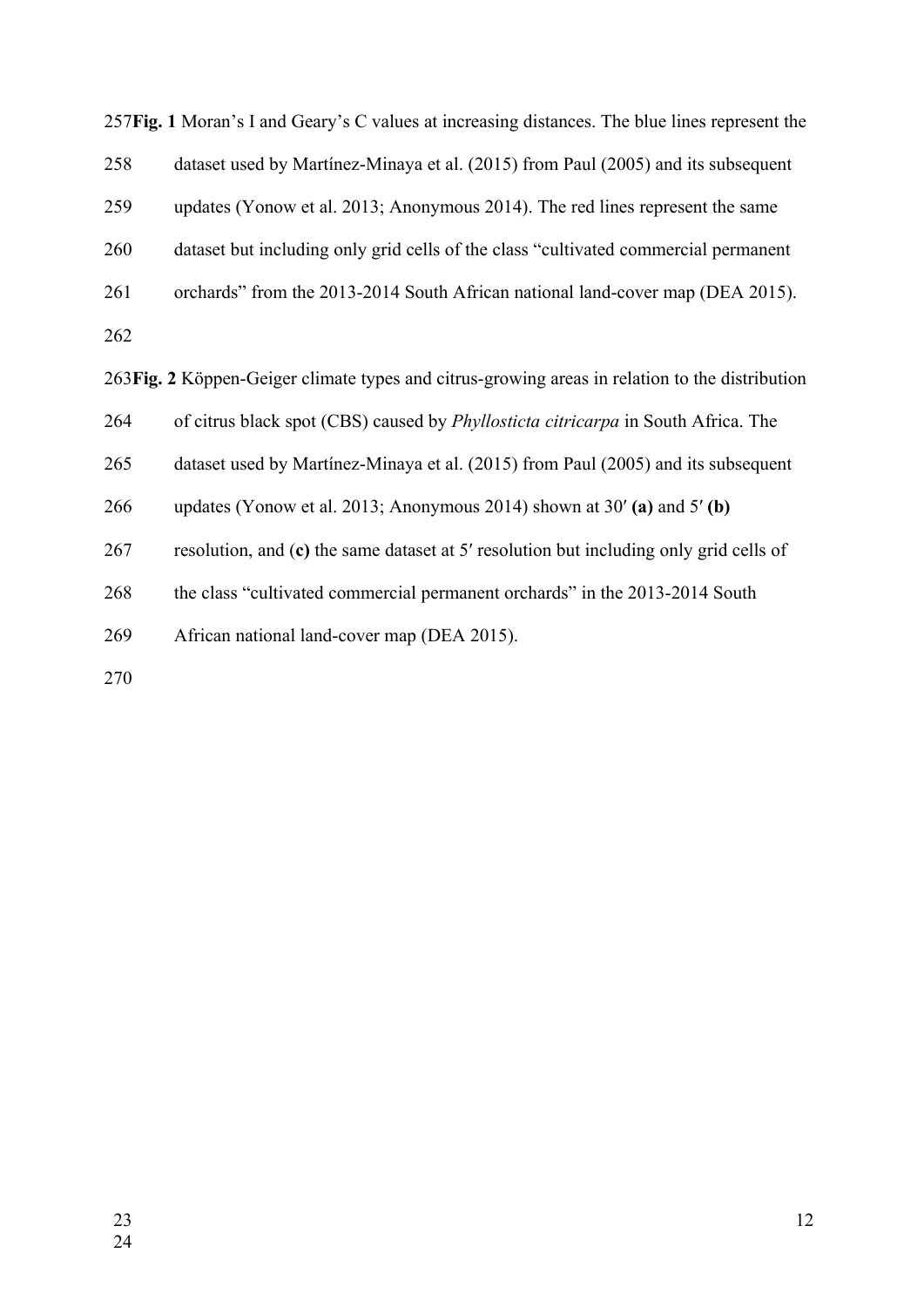271Fig 1.